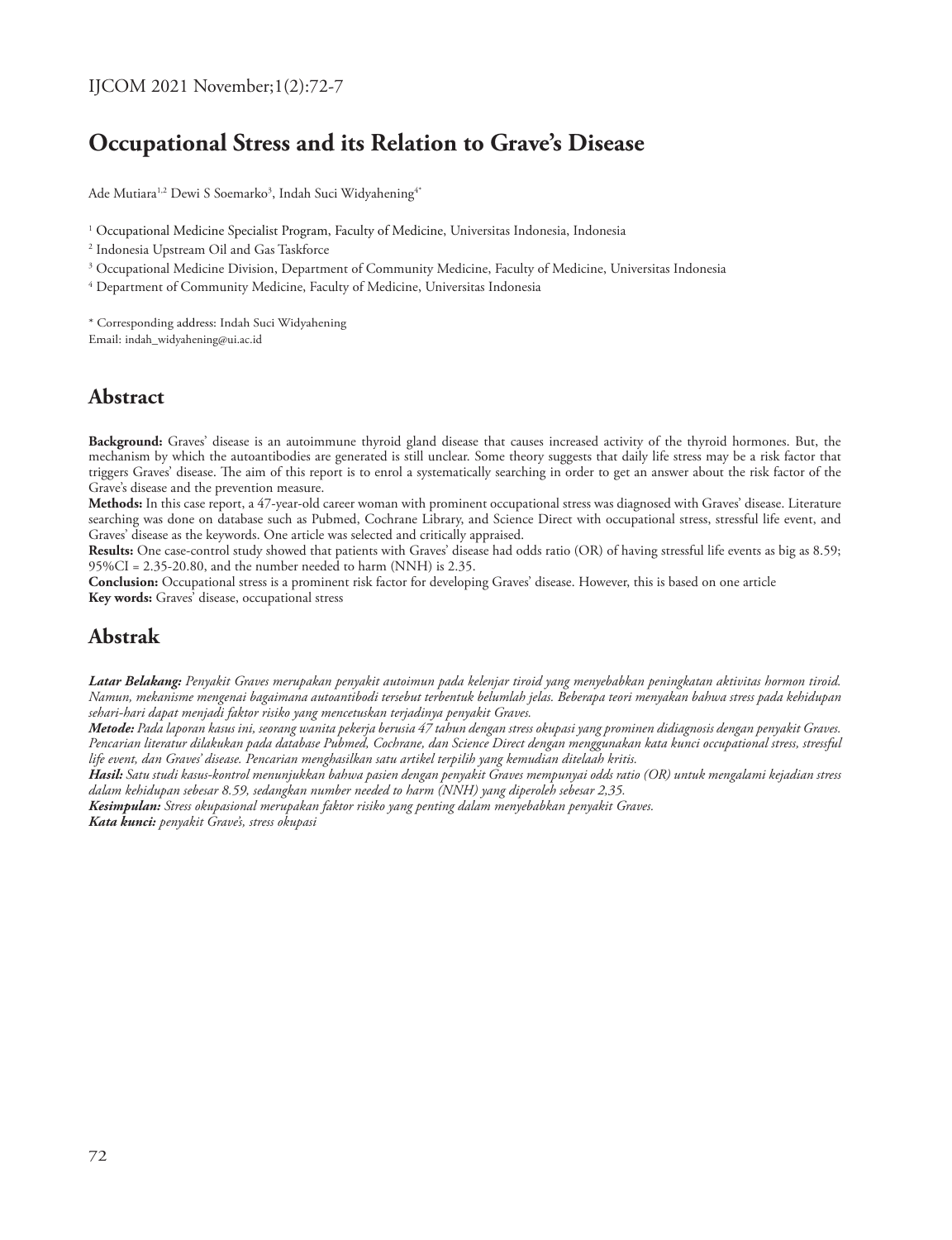#### **Introduction**

Hyperthyroidism refers to increasing activity of the thyroid gland, which then causes increase in thyroid hormone circulating in the blood. Hyperthyroidism can be categorized as primary and secondary. Primary hyperthyroidism is caused by problems arising in the thyroid gland itself, mainly Graves' disease, toxic multinodular goiter, or follicular adenoma<sup>1</sup>. Graves' disease is the most common cause of hyperthyroidism, with an annual incidence of 20 to 50 cases per 100,000 persons. The incidence peaks between 30 and 50 years of age, but people of any age can be affected. Women are more susceptible to Graves' disease, with 3% lifetime risk compared to 0,5% for men.<sup>2</sup>

Graves' disease was first reported in the  $19<sup>th</sup>$  century. At that time, a woman came complaining that she felt extremely frightened without any real injury. Physical examination only revealed palpitation, swelling of the thyroid gland, and the patient felt anxious. $2,3$ Discovery of thyroid stimulating hormone (TSH), thyroid hormone, and autoimmune disease in later years then explained the pathophysiology of Graves' disease. In the most current theory, autoantibodies directed against thyrotropin receptors are produced in Graves' disease. These antibodies mimic the action of thyrotropin (TSH) at its receptor, which then stimulate thyroid hormone production that is uncontrolled by the hypothalamic-pituitary axis. Increasing level of thyroid hormone causes increase in the body's rate of metabolism and produces manifestations such as weight loss, palpitations, tremor, increased sweating, hair loss, anxiety, insomnia, proptosis, etc.  $1,3,4$ 

However, until today, the exact mechanism in which the autoantibodies are generated is still unclear. Many scientists believe that stress is the trigger to this disease, and it also plays a role in the effectiveness of the treatment<sup>5</sup>. Several pathogenesis mechanisms have been proposed, which may involve glucocorticoids and catecholamines (also known as stress hormones).<sup>2,5</sup> Therefore, in this evidence-based case report, the author would like to find out whether there is association between occupational stress and hyperthyroidism.

# **Case Description**

A woman, 47 years old, came to an occupational health clinic with chief complaint of abrupt weight loss.

She noticed that her weight had gone down by more than 5 kilograms in the last 2 months. The woman also complained about tremor in both of her hands, sweating even though the air temperature is cool, and she also often felt her heart pounding and felt agitated. These symptoms first occurred 6 months ago, and the patient never received any treatment before. These kinds of symptoms were never experienced by the patient before. No significant data was obtained in the family history and past medical history. There was no record of malignancy or other metabolic diseases in the patient. One year prior to the case, the patient was diagnosed with pelvic inflammatory disease and was properly treated. The patient never engaged in alcoholism or smoking.

Physical examination of the patient revealed slight tachycardia (110 beats per minute), normal blood pressure, body temperature, and respiratory rate. Slight tremor was found in both upper extremities. Slightly diffuse goiter was found and examination with the stethoscope revealed no bruit. Proptosis was not found in the patient. Other physical examinations revealed results within normal range. Blood laboratory examination was then conducted on the patient. Low level of thyroid-stimulating hormone was found (less than 0.0025 mIU/l), with high level of free T4 and T3 (8.61 ng/dl and 2.39 pg/dl respectively). The patient also has low level of plasma vitamin D (28 ng/ml). The patient was then diagnosed with diffuse toxic goiter (Graves' disease) and started consuming methimazole 10 mg once a day.

Apart from her medical history, the patient is an accountant, currently being the Head of Accounting Division of an oil and gas industry. She mostly spent her working hours in the office sitting and doing office work, auditing, and doing several meetings internally and also with external parties. The patient was known as a high-achiever and well-performed worker in the industry. She would not leave the office until her target was achieved causing her to come home late. There was no other significant stress in the patient's history, the patient had a happy family and she has no financial issues. The patient then wondered and asked the doctor, whether the occupational stress she received might be the cause of her disease. Based on the case illustration, a clinical question is developed: In adults with productive age, is there an association between occupational stress and Graves' disease?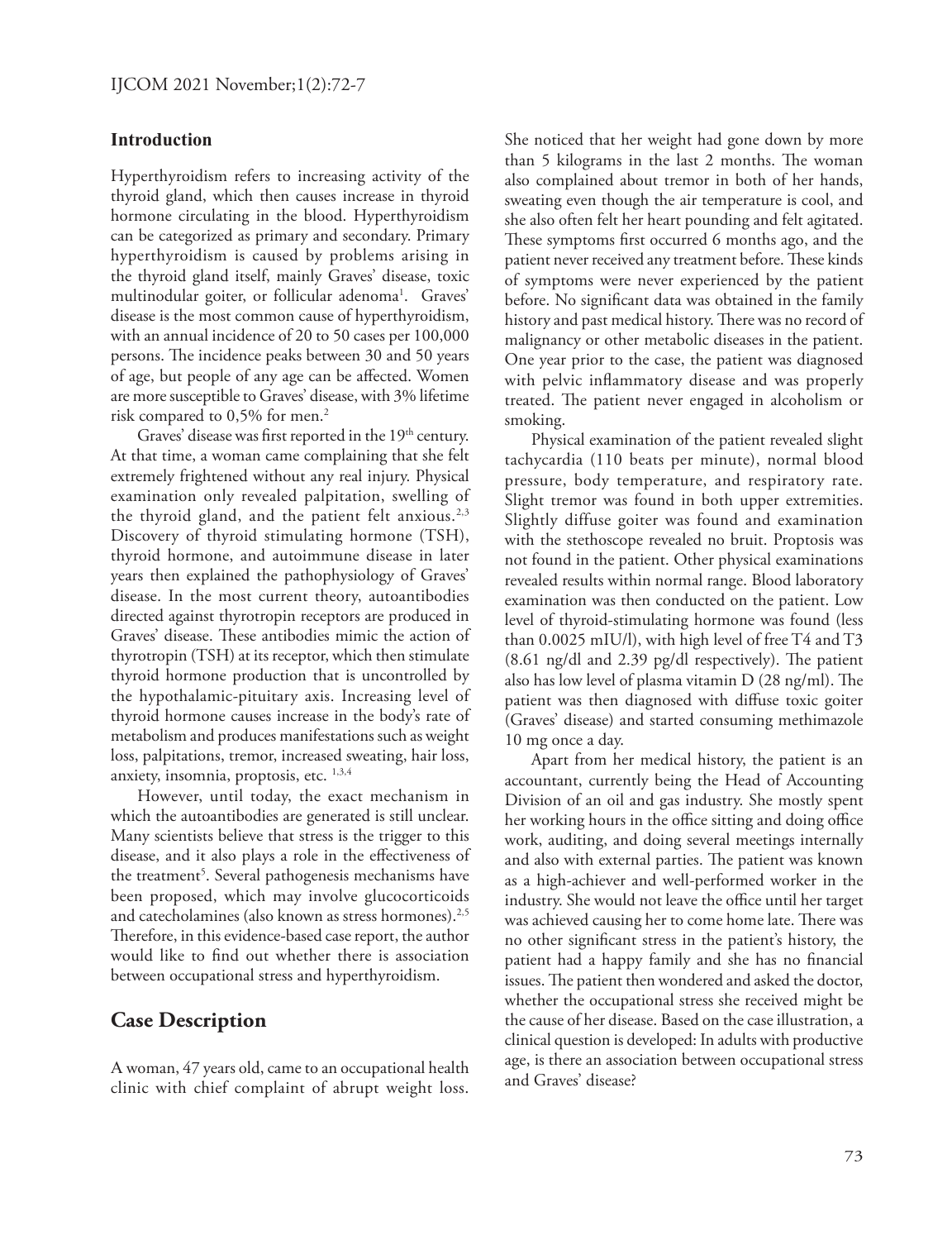### **Evidence**

Literature searching was done using several online databases, which are Pubmed®, Cochrane Library®, and Science Direct. The literature searching was done using "Graves' disease" and "occupational stress" as the main keywords. The searching strategy flow chart can be seen on Figure 1, while searching keywords used on each database can be seen on Table 1.

In the first stage, articles were found from three different databases, using "occupational stress" and "Graves' disease" as the main keywords. Several synonyms for the term "occupational stress" were also used, such as "job stress" or "stress at work". The searching strategy resulted 44 articles from Pubmed, 1 article from Cochrane, and 3 articles from Science Direct. From those search results, the articles were filtered based on inclusion criteria that has been decided: the article is in English, full text is accessible, and the study is cohort study, case-control study, or systematic review and meta-analysis study. Afterwards, filtering double was done, and the author excluded studies which were not relevant or not done on adults on productive age. From that process, 1 article remained, then its abstract and full text were read. This article was then selected for critical appraisal. The article was then critically appraised using Oxford Centre for Evidence Medicine criteria for etiological studies. The critical appraisal was done from validity, importance, and applicability aspect.

**Table 1.** Searching Keywords Used on Several Databases

| Database          | <b>Searching Strategy</b>                                                                                      | Result |
|-------------------|----------------------------------------------------------------------------------------------------------------|--------|
| Pubmed            | ((graves disease) OR (hyperthyroidism)) AND (((occupational stress) OR (job<br>stress)) $OR$ (stress at work)) | 44     |
| Cochrane          | occupational stress in All Text AND "Graves' disease" in All Text                                              |        |
| Science<br>Direct | occupational stress AND graves' disease                                                                        | 3      |



Figure 1. Literature searching flow chart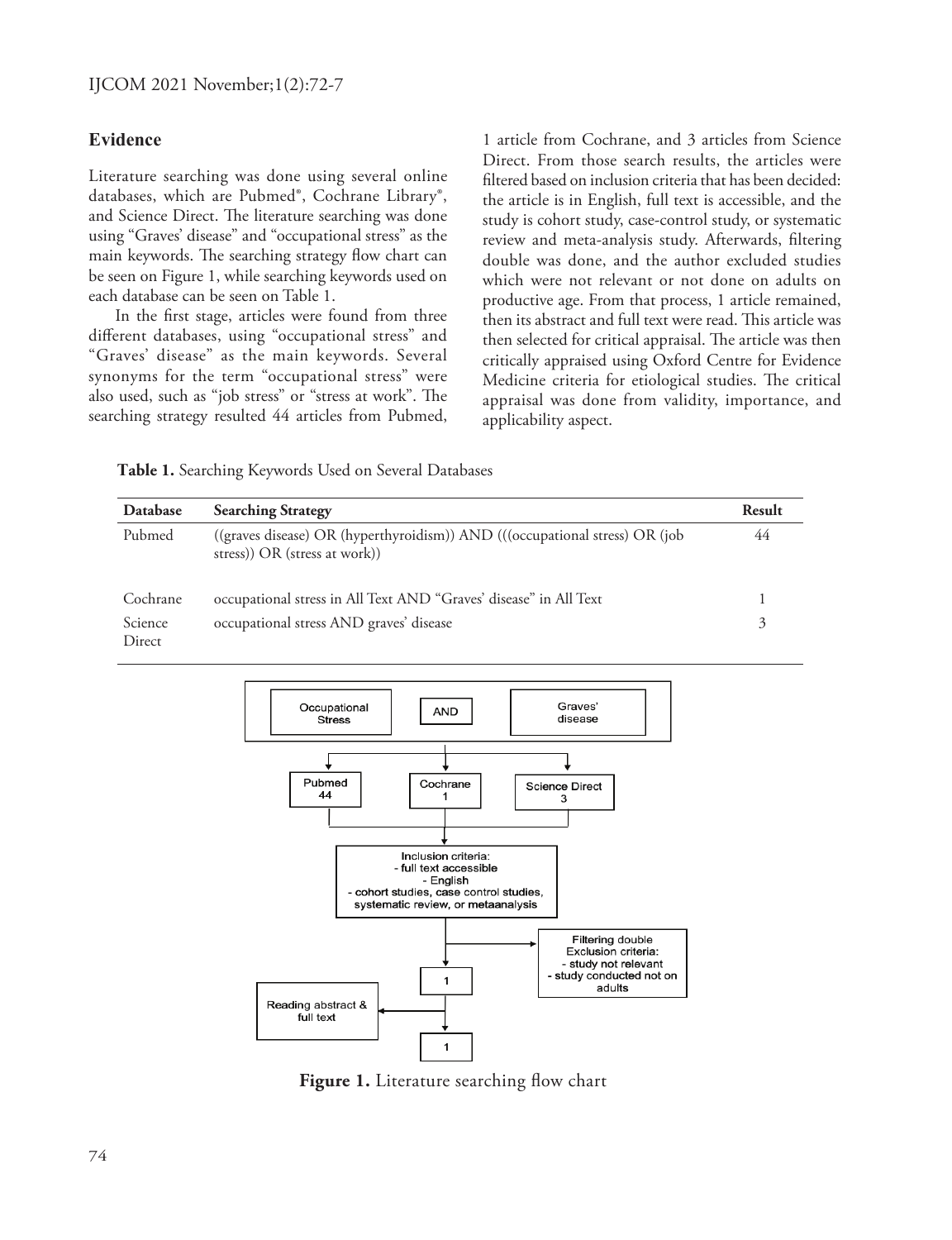### **Result**

Based on the searching strategy and article selection conducted by the authors, only one study was chosen and critically appraised. It is a study conducted by Radosavlijevic et al<sup>6</sup>. The result of the critical appraisal can be seen in Table 2.

The chosen article was written by Radosavlijevic, 1996. It was a case control study with the sample amount of 200. This study has strength by having the big number of samples and also differentiates occupational stress from other stressful like events. However, the weakness of this study that the population was from Yugoslavia. During the time of the study, it was mentioned that the impact of war is neighbouring countries and economic deterioration may influence the study result.

The study conducted Radosavlijevic et al. is a casecontrol study that recruited Graves' disease patients, and then compared it with control subjects that were matched according to several criteria such as age, sex, etc. Both the patients and controls were then assessed whether they have occupational stress in their life 12 months prior to being diagnosed with Graves' disease. Study Radosavlijevic et al. used Paykel's Interview for Recent Life Events. The study asked about occupational stress that were experienced by the subjects during the last 12 months prior to being diagnosed with Graves' disease.

The result from Radosavlijevic et al. study shows a quite high OR (OR 8.59; 95%CI = 2.35-20.80), which means that stressful life events, mainly occupational stress in this study, is a much greater risk for causing Graves' disease. In the discussion section of the Radosavlijevic et al. article, the author mentioned that the more impactful result from the study could be caused by the fact that the country (Yugoslavia) at that time was greatly affected by war of the neighbouring countries and also the country was undergoing economic deterioration, therefore might cause the OR to be higher. Based on the odds ratio in this study, it is estimated that people with Graves' disease will be 8,59 times more likely to have experienced occupational stress.

#### **Table 2**. Critical Appraisal Using Oxford Centre for Evidence Medicine Criteria

| Validity                                                                                                                                              | Radosavlijevic, 1996                                                                                                                                                                                                                                                                                   |
|-------------------------------------------------------------------------------------------------------------------------------------------------------|--------------------------------------------------------------------------------------------------------------------------------------------------------------------------------------------------------------------------------------------------------------------------------------------------------|
| Were there clearly defined<br>groups of patients, similar in<br>all important ways other than<br>exposure to the treatment or<br>other cause?         | Yes, the group was clearly defined and the control group subjects were<br>also matched with the patients with Graves' disease for age (up to 2 years<br>difference), sex, and type of residence.                                                                                                       |
| Were treatment exposures and<br>clinical outcomes measured the<br>same ways in both groups (e.g.,<br>was either objective or blinded to<br>exposure)? | All subjects from both groups undergone the same examination in the same<br>medical centre and the same laboratory. But it was not mentioned whether<br>the interview was done by the same interviewer or not. The instrument used<br>for this research was Paykel's Interview for Recent Life Events. |
| Was the follow-up of study<br>patients complete and long<br>enough?                                                                                   | The follow-up was long enough, since the questionnaire asked about any<br>stressful life events 12 months prior to the diagnosis of Graves' disease.                                                                                                                                                   |
| Is it clear that the exposure<br>preceded the onset of the<br>outcome?                                                                                | Yes, the questionnaire clearly stated that the life events reported in the<br>questionnaire were events happening up to 12 months preceding the<br>diagnosis. People with prior history of Graves' disease were already excluded<br>in the beginning of the sample selection.                          |
| Is there a dose-response gradient?                                                                                                                    | This study did not analyse about dose-response gradient.                                                                                                                                                                                                                                               |
| Is there positive evidence from a<br>dechallenge-rechallenge study?                                                                                   | It is not possible to be done in this case.                                                                                                                                                                                                                                                            |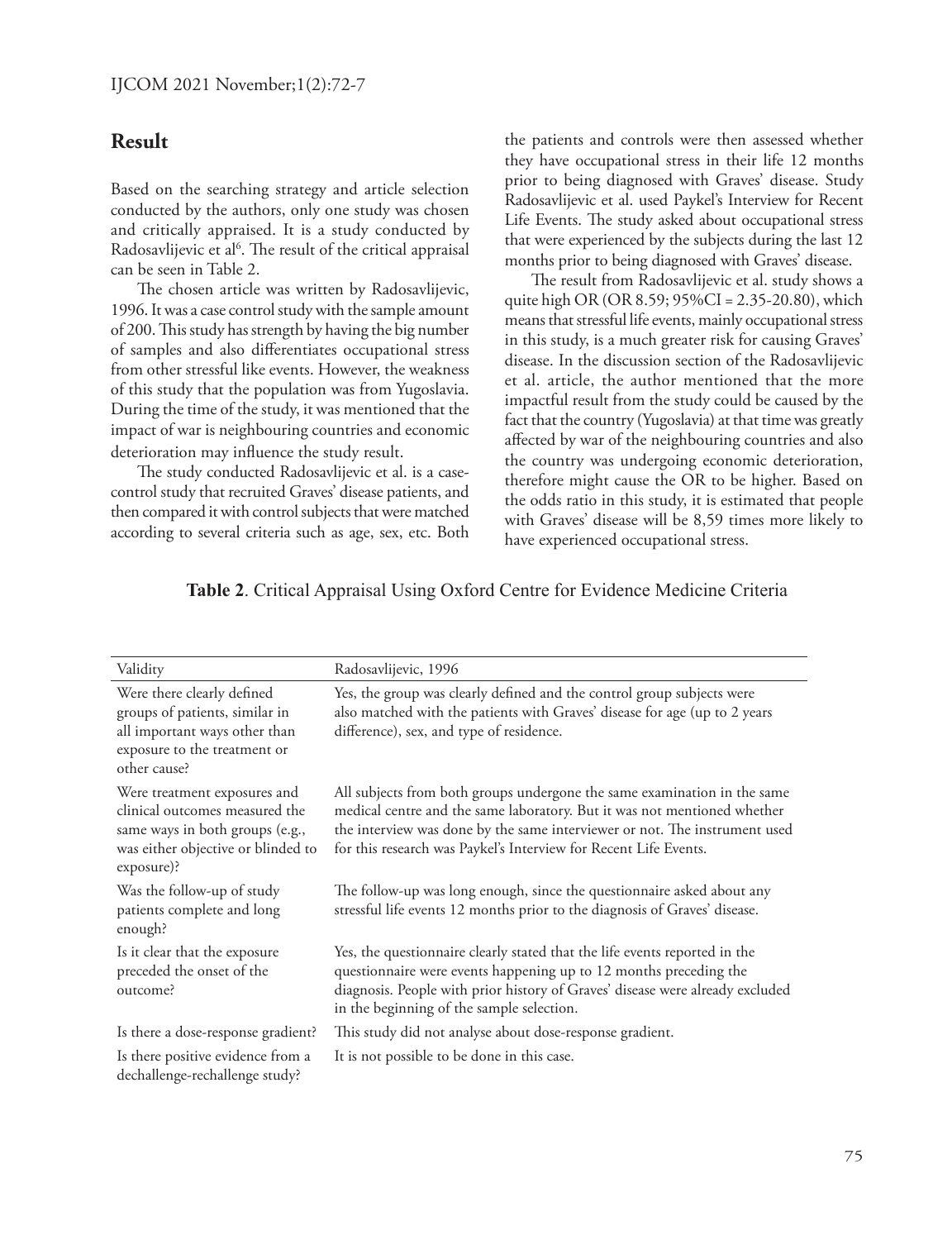#### IJCOM 2021 November;1(2):72-7

Is the association consistent from study to study?

Does the association make biological sense?

It is unknown, as there was only one study found.

Yes. Theoretically, psychological stress may increase the level of stress hormones in human body (catecholamines and glucocorticoids). Current hypothesis states that stress hormones may induce the formation of autoantibodies responsible for Graves' disease.

Exposure and outcome table

| Exposure | Outcome |  |
|----------|---------|--|
|          |         |  |
|          | 21      |  |
|          |         |  |

Odds ratio (OR) 8.59; 95%

 $CI = 2.35 - 20.80$ 

Yes

This is a case-control study, so EER cannot be calculated

Exposure event rate (EER), Control event rate (CER), Absolute risk increase (ARI) and

Number needed to harm (NNH) Can the study results be

extrapolated to your patient? What are your patient's risk of

the adverse outcome?

Based on the odds ratio in this study, it is estimated that people with Graves' disease will be 8.59 times more likely to have experienced stressful life events in the occupation sector, 12 months prior to being diagnosed with Graves' disease.

# **Discussion**

Based on one case control study by Radosavlijevic et al., we can see that people with Graves' disease are more likely to have experienced occupational stress about 12 months before the person was diagnosed with Graves' disease; with the odds ratio being pretty high (OR 8.59). This study shows that there may be causal relationship between occupational stress and the occurrence of Graves' disease. As the theory suggests, people with stressful life events will experience higher psychological stress. Naturally, psychological stress will trigger hormone imbalance in human body, which causes the secretion of hormone level to increase, namely catecholamines and glucocorticoids. The exact mechanism by which these stress hormones cause Graves' disease is still unknown, but current hypothesis states that increased level of stress hormones may induce the formation of autoantibodies which are responsible for causing Graves' disease.<sup>7-9</sup>

Research conducted by Sonino et al. in 1993 and Kung et al. in 1995 show that people with Graves'

disease have higher risk of having experienced stressful life events prior to being diagnosed with the disease.<sup>10,11</sup> Although general stress is quite well-known to be the risk factor for Graves' disease, little research was conducted to classify what kind of stress is responsible for developing Graves' disease in a patient. As it was shown in this literature searching, only one study specifically analysed the relationship between occupational stress and Graves' disease. The small number of evidence may be a weakness in this report, but the population in Radosavlijevic study is highly similar with the conditions found in our patient. The patient is a career woman with prominent occupational stress and was diagnosed with Graves' disease.

This clearly shows that the patient had obvious occupational stress. There was no other stress found in this patient, she had a happy family and no financial problem. No other significant medical history related to thyroid disease was found in this patient, so the most possible trigger for this patient to acquire Graves' disease is stressful life event, mainly from the occupational stress. And then, based on the literature searching and